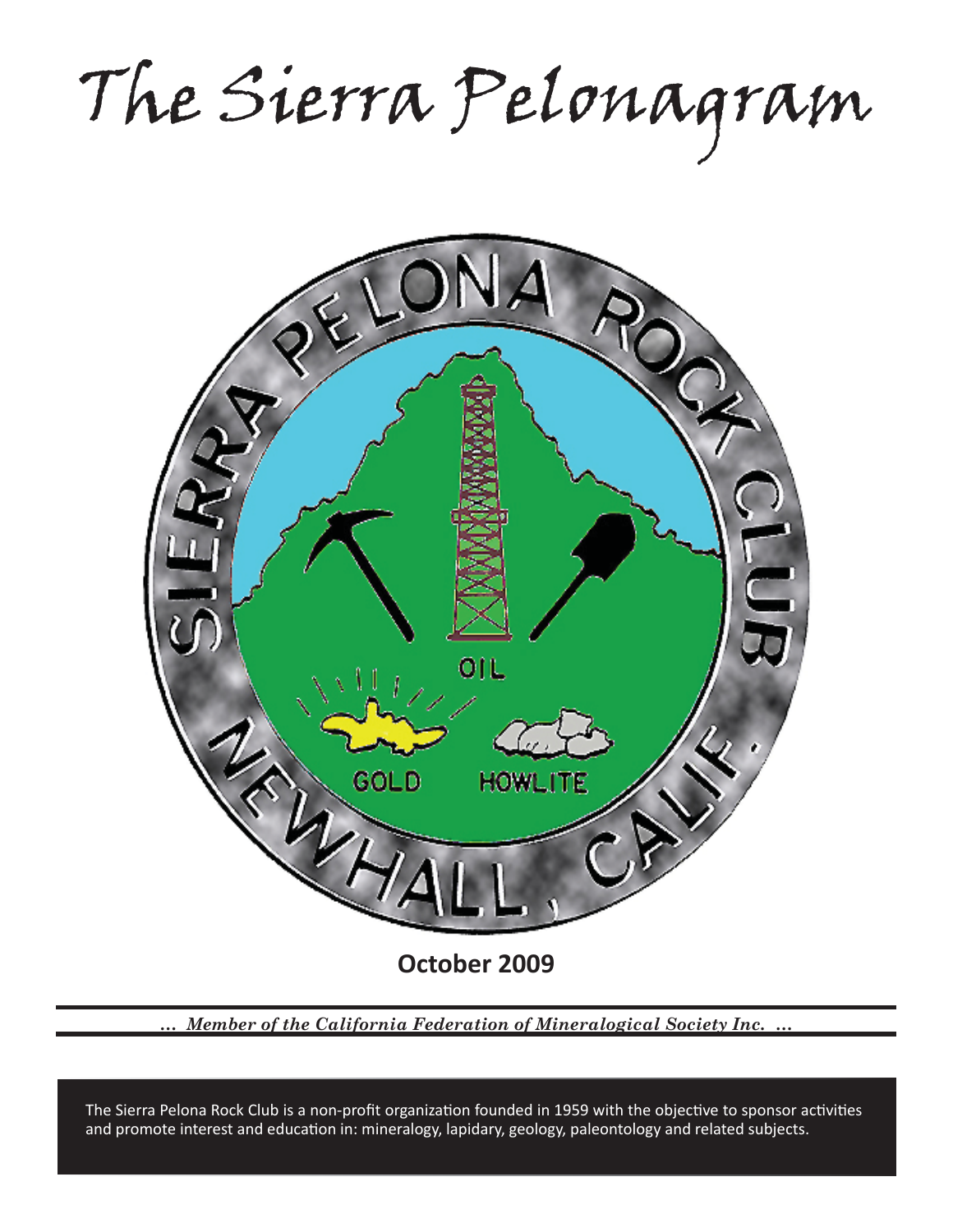#### **PRESIDENT'S MESSAGE**

 Fall is here and the weather is more agreeable for rock hounding. Not that the hot weather stopped most of us. We had some great trips over the summer but I know some of you were waiting for it to cool a little.

A few months ago the club had a successful field trip to the Green Horns for rose quartz but the weather was a bit too warm so we will be going back up there this month. The material is great even gemmy so it is worth the second trip. Shep sent out an email and will keep us informed on times etc.

Shep is asking for help with club field trips since he is also the Federation field trip chairperson and as such keeps busy planning field trips for all of southern California. If you have an interest in helping him plan field trips check with him. Don't worry if you don't know many collecting areas yet, he and others will help.

Shep and I marked out two new claim areas and the club should go out there and see the material and get acquainted with the areas. Also some of our regular collecting spots will be new to all the new members. It will be fun to show them Ant Hill or Gem Hill or the honey onyx and others.

 The club continues to grow with four members welcomed at the General Meeting and three more members to be welcomed this month. We are growing so fast we are having trouble keeping the roster updated. Not that I'm complaining. Some great ideas have come with the new members and great abilities,

 This Pelonagram is edited by a new member and our web site was set up by, at the time, a new member and will be maintained by Debbie, a new member. Although it is hard to call anyone who has been in the club over a year, a new member with so many newer members.

 Again no complaint, I hope the club membership continues to grow so mention the club to your friends and neighbors and please show your support at meetings, field trips, and fund raisers.

See you Saturday.

RON LAWRENCE PRESIDENT SIERRA PELONA ROCK CLUB

**General Events from the CFMS Web Page**

## **October 10-11 2009, Trona, CA**

Searles Lake Gem & Mineral Society Searles Gem & Mineral Show Building 13337 Main Street Hours: Sat. 7:30-5; Sun. 7:30-4 Jim & Bonnnie Fairchild (760) 372-5356 Email: sigms@iwvisp.com Website: www1.iwvisp.com/tronagemclub

## **October 17-18 2009, Santa Rosa, CA**

Santa Rosa Gem & Mineral Society Santa Rosa Veterans Building 1351 Maple Ave. (Opposite Fairgrounds) Hours: Sat. 10-6; Sun. 10-5 Kendra Email: Summer\_skys\_27@yahoo.com Website: www.gem-n-i.org

## **November 7-8 2009, Lancaster, CA**

Palmdale Gem & Mineral Society Antelope Valley Fairgrounds 2551 W. Ave. H, Hwy 14 Hours: 9 - 5 both days Susan Chaissin-Walblom (661) 943-1861 Email: SLChaisson@yahoo.com Website: palmdalegems.org

## **November 7-8 2009, Ridgecrest, CA**

Indian Wells Gem & Mineral Society, Inc. Desert Empire Fairgrounds 520 S. Richmond Rd. Hours: 9 - 5 both days John DeRosa (760) 375-7905 Email: schiller@ridgecrest.ca.us

## **November 21-22 2009, Oxnard, CA**

Oxnard Gem & Mineral Society Oxnard Performing Arts Center 800 Hobson Way Hours: Sat. 9-5; Sun. 10-4 Norb Kinsler (805) 644-6450 Email: info@oxnardgem.com Website: www.oxnardgem.com

## **December 5-6 2009, Barstow, CA**

Mojave Gem & Mineral Society Community Center 841 Barstow Road Hours: 10-5 daily Gene Haines (760) 256-0595 Email: janetwentz@earthlink.net Website: www.mdgms.org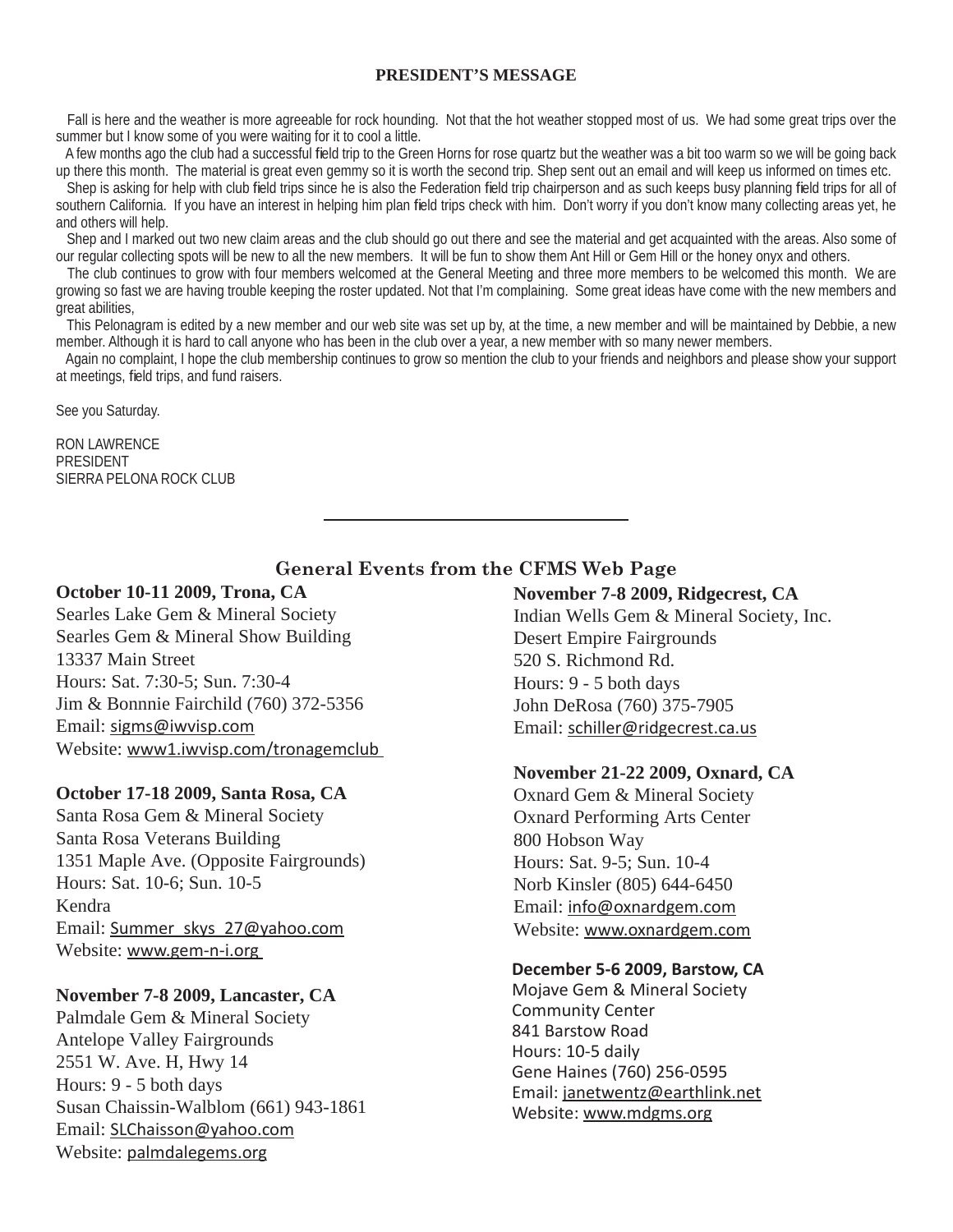## **A Trip with Shep**

 This trip, weather permitting, will take place Saturday Oct 24.

 The final meet spot will be at the CalTrans Sand Shed on Route 155 just past Alta Sierra near the summit coming up from Wofford Heights. This is a steep drive. To get to the rose quartz a high clearance vehicle is mandatory. 4WD not necessary. From the parking area is a short hike to the quartz wall. A portion of this trail is steep. We will meet at the sand shed at 11am. The quarry is about 20 minutes from the shed. This will be our only stop here. The reason for the later start is to allow "warmer" temps. We will be about 8000 feet altitude. Dress accordingly, in layers that can be removed. While there is abundant float and debris the better material will require exhaustive hard rock mining---heavy hammers, chisels and pry bars.

 To gauge drive time to the shed bear in mind that this is by Lake Isabella and about a 15-20 minute drive from the lake.

The club can meet in Rosamond by the Chevron station across from McDonald's for carpooling and caravan. We can also carpool from the sand shed to minimize the number of vehicles on the drive to the quarry.

 This will still allow quite a few hours of collecting during the afternoon. Bring lunch and refreshments.

 TOOLS: hammers, chisels, collecting bags or buckets, goggles and gloves- the quartz shards can be razor sharp.

 Be advised that this is National Forest land and collecting will be limited to no more than a 5-gallon bucket.

Collect responsibly. Shep Koss

## **New Members of the Sierra Pelona Rock Club**

 The Sierra Pelona Rock Club would like to welcome new members, Paul, Jeannine and Tom Kinney, Bill and Heidi Webber, Ioan Panaitescu and Barbra and Jerry Farrar. Congratulations and Welcome!



October Birthdays: It appears that no one is claiming an October birthday.

## **Officers:**

President – Ron Lawrence Vice-President – George Lawrence Secretaries: Minutes-Colleen Clough Treasurer – Greg Mazourek Federation Director (CFMS/AFMS) – Shep Koss

## **Chairpersons:**

Bulletin Editor – Heidi Webber Claim - Ralph Hyde Donation Rock Table - Al Brown Field Trips – Shep Koss Historian - Frank Humelbaugh Hospitality – Karen Kubota Membership – Ron & Akiko Strathman Programs – Mike Serino Publicity – Diane Southwell Storage - Mike Moreno Sunshine - Sarita Hyde Web page – Debbie Merideth

The Sierra Pelona Rock Club, is a member of the California and American Federation of Mineralogical Societies, Inc. (CFMS/AFMS). The general club meetings (Open to the public) are at 7:30 PM, on the 3rd Tuesday of each month at:

# **The Clubhouse of the Greenbrier Mobile Estates EAST 21301 Soledad Canyon Rd Canyon Country, CA 91351**

Contact the Club or the Sierra Pelonagram Editor at:

**Sierra Pelona Rock Club P.O. Box 221256 Newhall, Ca. 91322** Or E-mail: hwebber@pacbell.net *Visit the SPRC website designed by* Earl Kangas *http://www.sierrapelona.com/*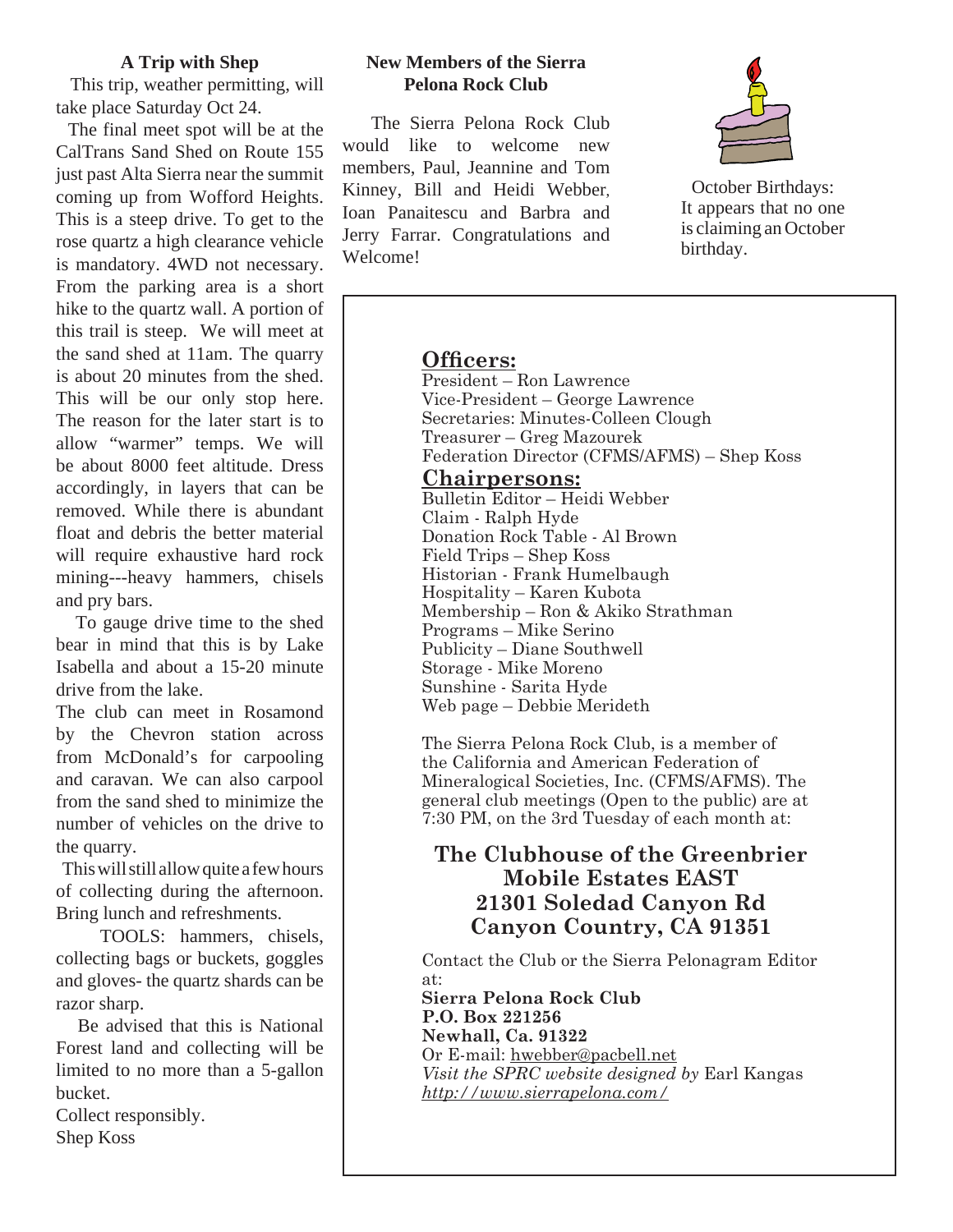*During the September general meeting, Diane Southwell was admiring a necklace with a Widow's Mite pendant worn by Janelle Williams. Diane loves the story behind the Widow's Mite and wanted to share. Thanks Diane.*

## **Lesson of the Widow's Mite**

The *Lesson* (or Parable) of the widow's mite is a story present in the Synoptic Gospels (Mark 12:38-44, Luke 20:45-47,21:1-4), in which Jesus is teaching at the Temple in Jerusalem. The Gospel of Mark specifies that a *mite* was worth less than a *quadrans*, the smallest Roman coin, implying that Mark's intended audience were more familiar with Roman culture than with Jewish.

 In Jesus' times there actually was no coin called a mite. However, there was a mite in the time of the King James translation. The denomination is well known in the Southern Netherlands. Both the duke of Brabant and the count of Flanders issued them and they were sometimes imitated in the North. Originally, the Brabant mijt (maille in



*A bronze Mite, also known as a Lepton (meaning small), minted by Alexander Jannaeus, King of Judaea, 103 - 76 B.C. obverse: the blooming lotus scepter of ancient Egypt in circle, reverse: star of eight rays.*

French) was 1/76 stuiver, the Flemish mijt 1/48 stuiver. When the two areas were united under the dukes of Burgundy and later under the Habsburgs, the rate of the mijt was set at 1/32 stuiver. More important,they were the very smallest copper coins. By 1611 they were no longer made, but they still circulated.

 It was almost a social obligation to give a silver coin at church collections, for there were many framed money galleries and armored safes that needed to be filled. Only the very poor could get away with giving a copper coin and only the desperately poor would give a copper coin as small as a mijt, as their social status could hardly sink any lower. A widow would in principle have to live without any income. The translator probably had a beggar and a contemporary widow in mind. In 1611, all this would have been self-evident to the readers.

 Witnessing the donations made by the rich men, Jesus highlights how a poor widow donates only two *mites*, the least valuable coins available at the time. But, Jesus observes, this sum was everything she had to her name, while the other people give only a small portion of their own wealth.

Taken literally, the widow's donation of one mite could have been by obligation, since she could not have given any less. Following this reasoning, some interpreters note that Jesus sits down in judgment "opposite" (over against, in opposition to) the treasury; the lesson drawn emphasizes that, while people are impressed with the large sums that are put in, they did not notice that the temple took half of what the "poor widow" had to live on. Connected with Mark 13:1-2, "there will not be left one stone upon another, that will not be thrown down", the lesson is then interpreted as promising the overthrow of any worship of God sustained by robbery.

 However, since the woman would have been under no obligation to give the second mite, when she gave "all her living" she could not have given any more. Following this reasoning, the tale is typically understood by Christians as a condemnation of the rich as they are described, for their inflated self importance displayed by the ostentatious announcements of their own generosity: which Jesus dwarfs by comparison to the widow's mite. Also, in light of its proximity to the widow's mite story, Mark 13:1-2 may imply that the widow's worship is of greater value than the Temple. Accordingly, the story is typically taken as an admonition to be wholeheartedly devoted to God, rather than concerned with pleasing men.

In earlier times, many Christians, especially the Gnostics, Ebionites, Waldensians, and Franciscans, argued that the passage is an encouragement to live in poverty, and not seek riches. In the introduction to the passage, Jesus is portrayed as condemning the Pharisees who feign piety in order to gain the trust of widows, and thereby gain access to their assets; although most interpretations of this read it as criticism of the actions of certain individuals, racist groups have historically argued that the passages in question justify anti-semitism, particularly as the Gospel of Mark argues that severe punishment awaits those who follow such actions (Brown et al.). *Reference: Wikipedia*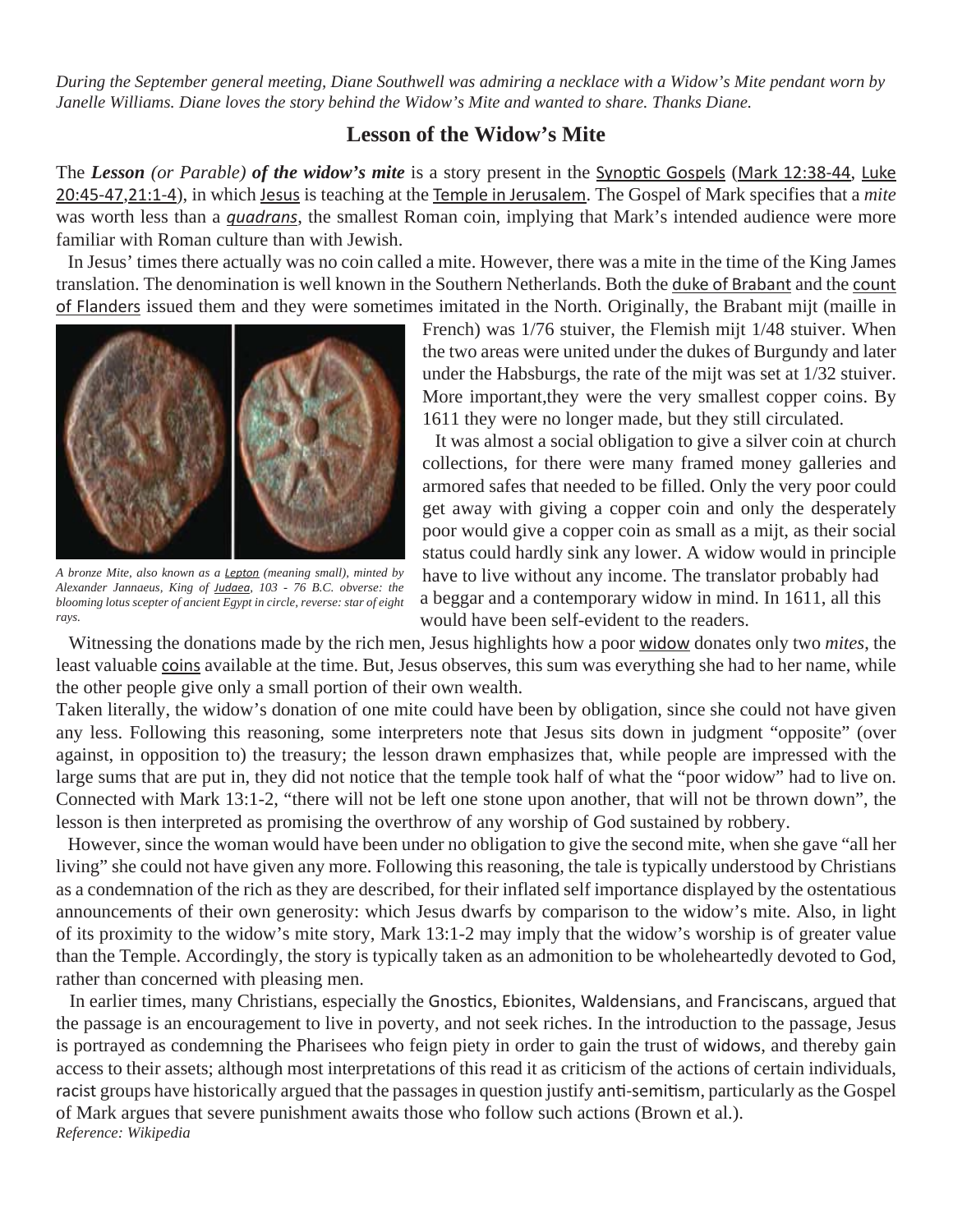# *Topaz, the Modern Birthstone for November*



 Topaz is the birthstone of November (yellow topaz) and December (blue topaz), it is a talisman for the sign of Sagittarius and the suggested anniversary gemstone for the 4th, 19th or 23rd year of marriage.

 The name topaz comes from the Sanskrit and means fire.

Topaz occurs in a wide range of colors including red, orange, peach, pink, gold, yellow, brown and clear and is found in Brazil, Sri Lanka, Pakistan and Russia. Naturally pale to medium blue topaz is enhanced by irradiation to produce a more intense blue color.

 Red and pink topaz gems were used in the jewelry of the 18th and 19th Century Russian Czarinas and is why topaz is sometimes called "Imperial Topaz".

The most famous topaz is actually a colorless topaz

that was originally thought to be a diamond. It is a 1680 carat stone known as the "Braganza Diamond" set in the Portuguese Crown Jewels. Another beautiful topaz is in the Green Vault

in Dresden which has one of the world's most important gem collections.

 Although topaz is a very hard gemstone, an 8 on the Mohs scale of hardness, it can be split with a single blow and should be protected from hard knocks.

#### **Folklore, Legend, and Healing Properties:**

 During the Middle Ages topaz was thought to heal both physical and mental disorders and prevent death.

 The Greeks believed it had power to increase strength and to make its wearer invisible while the Romans believed it had power to improve eyesight. The Egyptians wore it as an amulet to protect them from injury.

*Reference: Bernadine.com*

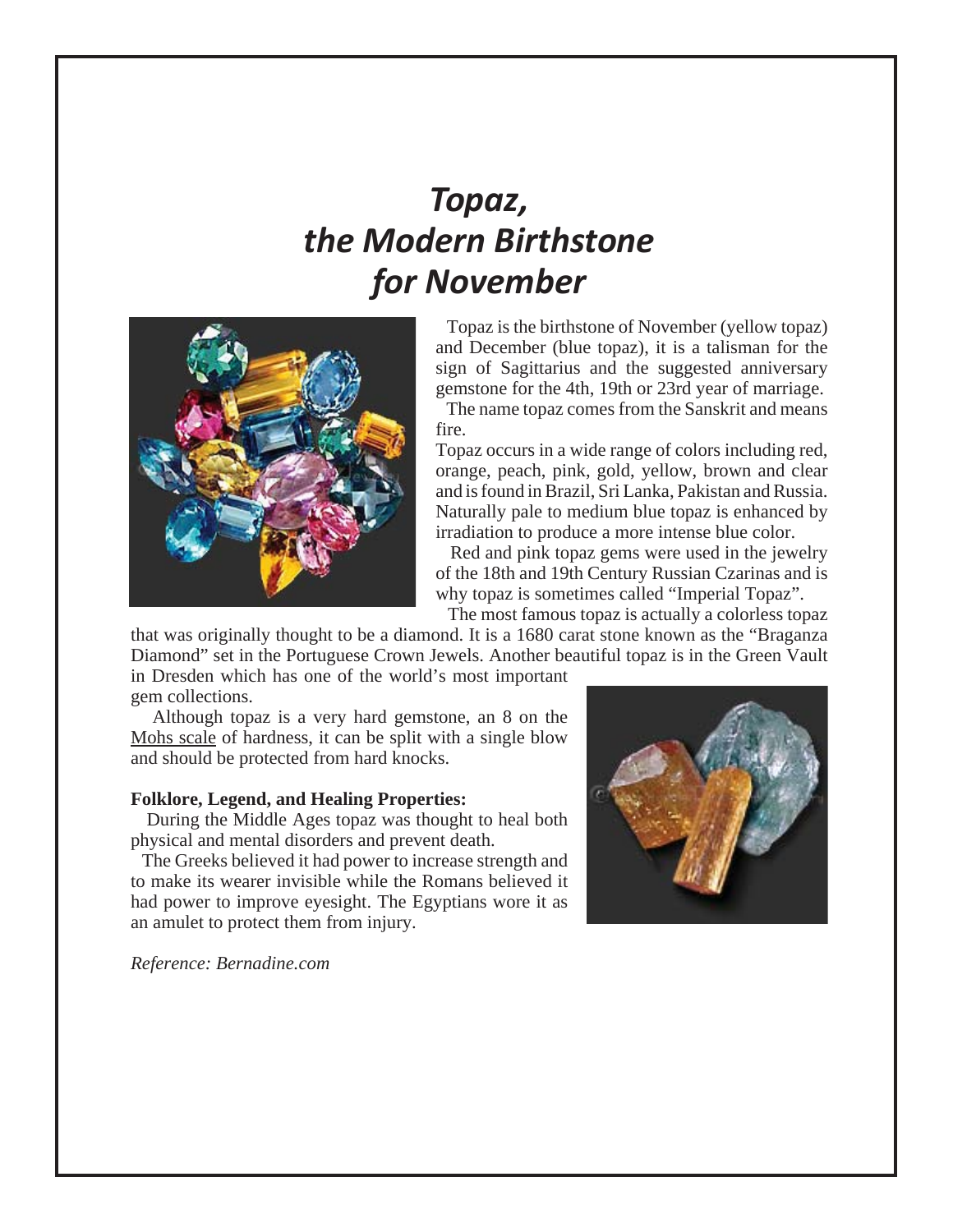## **Pyrite**

*At the September general meeting of the Sierra Pelona Rock Club, Diane Southwell brought to "show and tell" a piece of Sunflower pyrite. Many people expressed surprise that the pyrite wasn't in the normal cubic format. I decided to look into the matter and found that pyrite can present in many different forms. Read below to learn just a little bit about pyrite and to see some photos of various forms in which pyrite can actually show itself.*

 Pyrite, commonly also known as "Fools Gold" because of its color and shape, is popular for its crystal habit, hardness, streak, luster and brittleness. It is composed of iron disulphide having a pale brass-yellow color. The name pyrite has been derived from the Greek word, pyrites lithos, which mean 'stone which strikes fire,' in allusion to the sparking produced when iron is struck by lump of pyrite.

 This gemstone in found in Peru, Germany, Spain, Russia, South Africa Bolivia, Italy, Colorado, Illinois, Pennsylvania, New York and Missouri in the US. The specific gravity of the stone is 4.9 - 5.2 and hardness is 6 - 6.5 on Mohs scale.

*Reference: Mineralszone.com*



As a replacement mineral in a fossil mussel shell

**Various forms of Pyrite** *Photos from Wikipedia*



From Elba, Italy



Disc from Desert Casino, south of Tucson, Arizona; diameter 10 cm



Octahedral form from Peru



Spherical form from China



As a conglomerate (image from Natural History Museum, London



Cubes in a bedrock.



A large (4x4x4cm) single cubic crystal from Spain



As a replacement mineral in an ammonite from France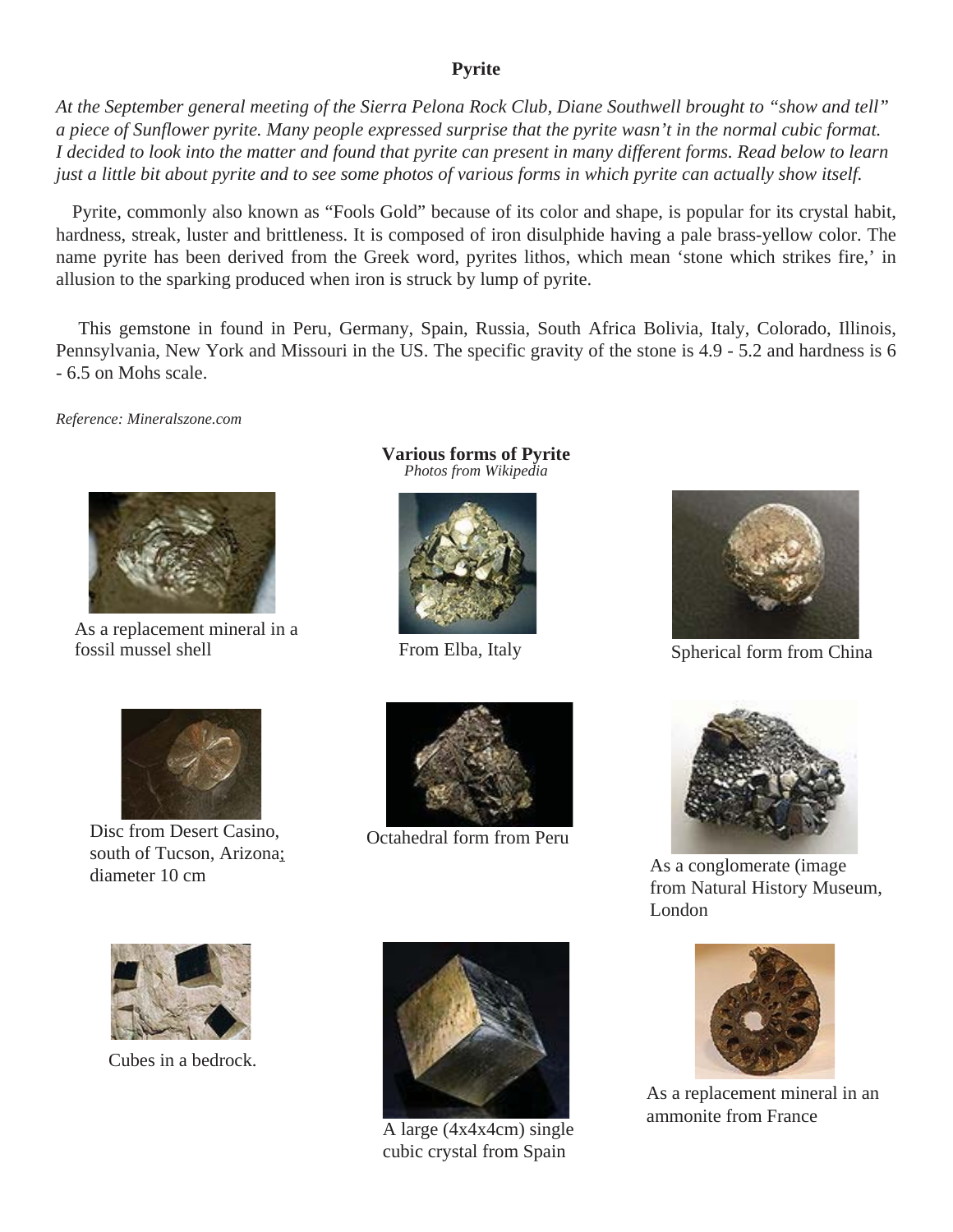## Sierra Pelona Business Meeting Greenhouse Cafe October 6, 2009

Ron called the meeting to order at 6:30pm. A quorum was met with board members Ron, George, Greg and Shep in attendance.

Greg gave the Treasurer's Report for the second quarter.

The club's table at Lombardi Ranch on October10 & 11 was discussed. Supplies will be picked up at the shed about 2pm and set-up starts about 7am on Saturday. Please come to help set up if you can. This is the club's main fund- raiser of the year.

Ron's term as president is up in January, as is Shep's. Neither plans to continue their position on the board, so members need to start thinking of someone who is willing to fill their seat. The nominating committee is Greg, Ron .S. and Earl.

**New Claims**: Ron and Shep placed a discovery point post about 3-4 miles from our claim. It has lots of travertine, agate and jasper in good colors. Also, near the onyx mine past Trona they found a nice vein of onyx in gold, green and yellow and placed a discovery point post there.

**Discussion**: Regarding the cost of the new claims—Rules change next year (2010) and anything we do now will be grandfathered so any higher costs, environmental restrictions and restorations, etc. would not apply if we move to establish the claims now. New expenses and restrictions are expected to be prohibitive for small groups. Insurance of the current claim is \$40 a year and Greg said it shouldn't be much more to cover all three claims. Ron asked for a vote to proceed with investigating the two claims. It was agreed he could spend up to \$400 for both claims. If it is more, then he will initiate an email vote to the board. Ron, Shep and Ralph will pursue the establishment of the new claims.

The next general meeting on October 20 will be an open-book identifying meeting to label a bunch of rocks Ron Strathmann needs labeled. If you have any identifying books, loops or magnifying glasses, etc, please bring them to the meeting. Several tables will be set up. This should be both fun and educational for persons new to rock collecting (me!) and seasoned collectors.

**New Members**: Ioan Panaitescu and Barbra and Jerry Farrar were voted in as our newest members. Congratulations.

Ron announced that Debbie Meredith would be our new Webmaster, replacing Earl Kangas who is in the process of moving out of the area. Debbie will also be responsible for keeping the club roster up-to-date.

Ron asked that Ron S. and Greg forward all new member info to himself, Heidi, Debbie and each other so that we can make sure all our records and mailing lists are correct and no one is left out.

Dues are due in January and considered late by the February business meeting. Dues are \$20 per year.

Sarita is taking care of candy and toys at Lombardi's this weekend.

Shep will organize a rose quartz field trip October 24 or 25. He will give details at a later time. (See page 2)

**Wearing Badges at Meetings**: It was suggested that visitors be given a paper badge with their names on them when they sign in. We want to know who they are and make sure they feel welcome. In the same light, while many members do wear their badges at the general meeting, it was felt that if everyone wore them, then it would help the new and not-so-new members put a name to a face and get to know each other better.

The meeting was adjourned at 8pm.